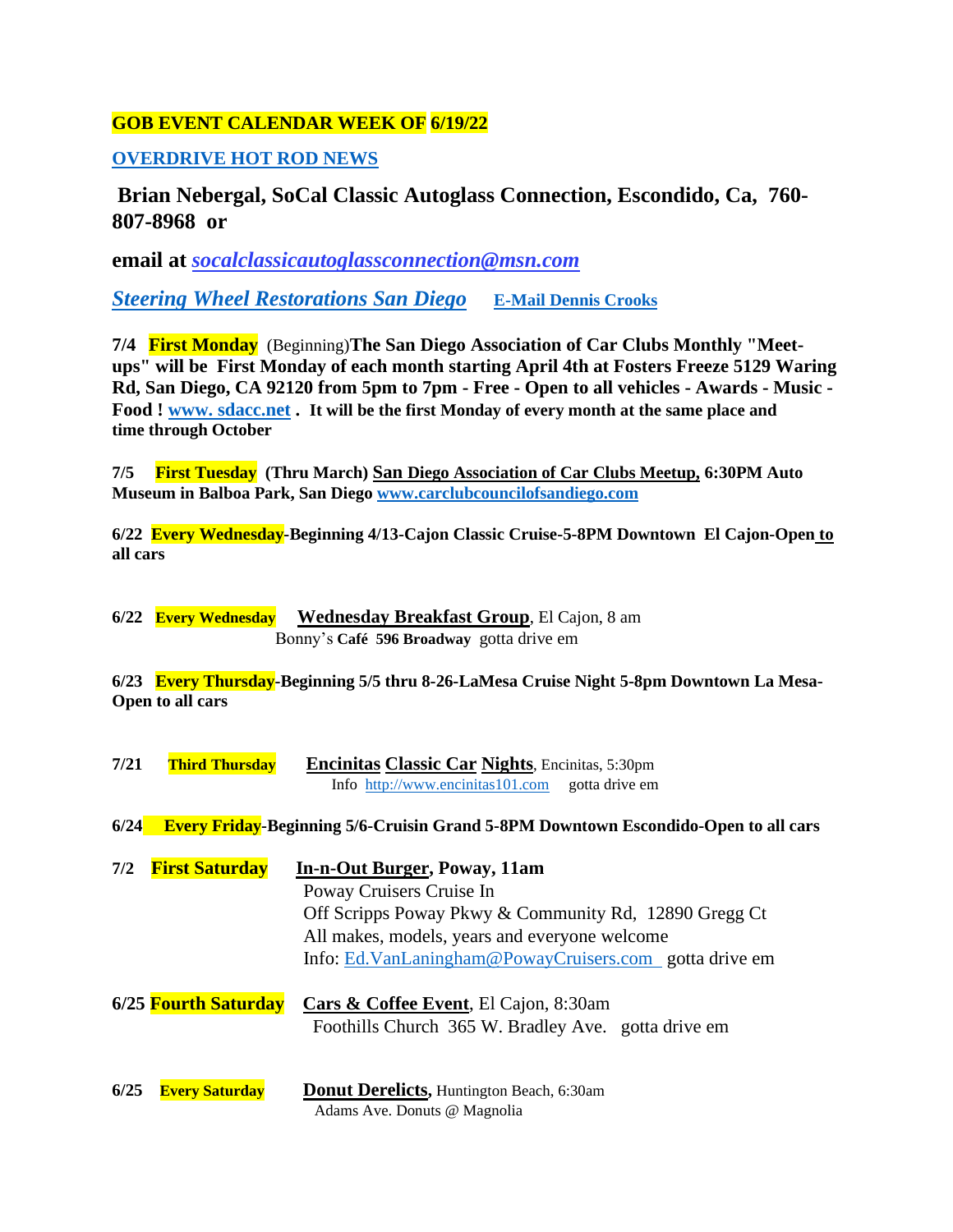#### Info [info@rodshows.com](mailto:info@rodshows.com) gotta drive em

| 6/25 | <b>Every Saturday</b> | "Rods & Relics", Bonsal, 7am<br>Z Café' Hwy 76 & Mission Road gotta drive em                                                                          |
|------|-----------------------|-------------------------------------------------------------------------------------------------------------------------------------------------------|
|      | 6/25 Every Saturday   | "Dunkers & Clunkers", Bonita, 7am<br>Bonita Donuts 4414 Bonita Rd "Behind B of A and Arco Station"<br>Info 619-426-1882<br>gotta drive em             |
| 6/25 | <b>Every Saturday</b> | <b>Poinsettia Village Shopping Center Cars &amp; Coffee,</b><br>Carlsbad, 7am<br>South west corner of Hwy 5 and poinsettia drive exit. gotta drive em |
| 6/25 | <b>Every Saturday</b> | <b>Oceanside Cruisers Breakfast, Oceanside, 8:30am</b><br>Start Fresh Cafe 1034 S. Coast Hwy. gotta drive em                                          |
|      | 6/18 Every Saturday   | <b>South Orange County Cars &amp; Coffee, San Clemente, 9am</b>                                                                                       |
| 7/3  | <b>First Sunday</b>   | Outlets of San Clemente South West corner<br>Mary's Donuts, 8959 Carlton Hills Blvd. in Santee from 7 to 9 am.<br>Open to east county cars            |
|      | 7/17 3rd Sunday       | <b>Cars and Coffee, La Mesa, 7am</b><br>La Mesa Blvd. between Spring and $4th$ gotta drive em                                                         |
|      |                       | 6/26 <b>Every Sunday</b> Car Folks Sunday, El Cajon American Retro 245 E. Main St. gotta drive em                                                     |
|      | 6/19 Every Sunday     | <b>Cars and Coffee Kit Carson Park</b> , Escondido, 8am                                                                                               |

## *2022*

**7[/4 2022 Wheels of Freedom Motor Show](http://www.powaycruisers.org/wp-content/uploads/2022/06/WOFCS-RB.pdf)**, Rancho Bernardo Spirit of the Fourth Committee and the Poway Cruisers Car Club, **Monday, July 4, 2022, 9:00a to 2:00p**, RB Professional Building parking lot, 16776 Bernardo Center Dr, Rancho Bernardo 92018. Pre-registration highly recommended. Contact: **George Cowman**, [cowge41@gmail.com](mailto:cowge41@gmail.com) to reserve your spot. Open to all vehicles, free show!

#### **8/7 Pomona Swap Meet & Classic Car Show, Meet , Fairplex, Pomona**

Info<https://www.pomonaswapmeet.com/>**[1101 W McKinley Avenue, Pomona, CA 91768](https://maps.google.com/maps?q=Gate+17+%4034.083243,-117.773216&hl=en&sll=35.830521,-85.978599&sspn=4.052333,7.174072&t=m&z=15&iwloc=A)** 714 538- 7091 Open to all year vehicles

**8/26-28 35th [RaceDeck West Coast Nationals GoodGuys](https://www.good-guys.com/) Alameda County Fairgrounds, Pleasanton, Ca**